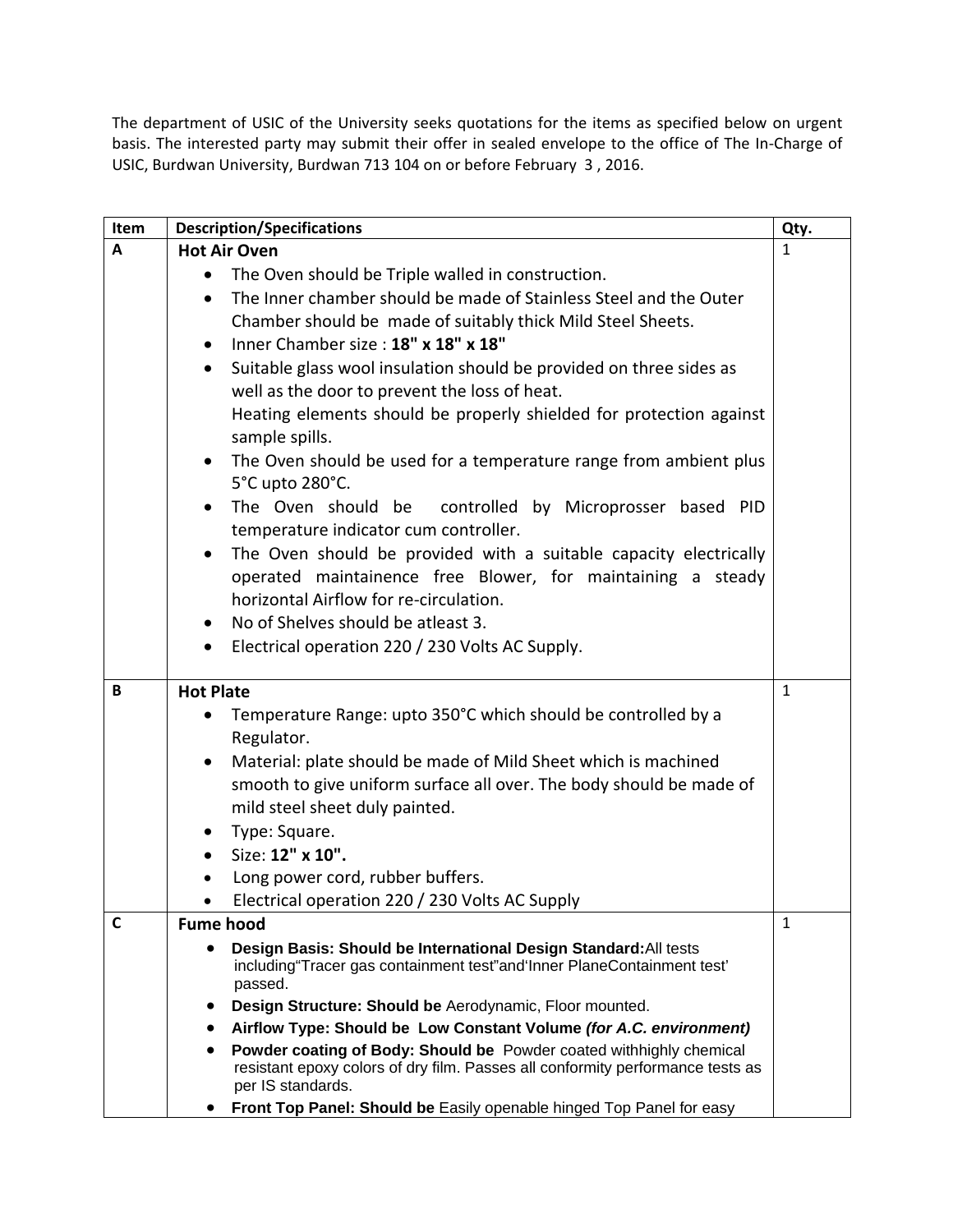|   | access to Flow ControlValve and Electrical Lighting fixtures for maintenance.                                                                                                                                                                                                                                                                                                             |              |
|---|-------------------------------------------------------------------------------------------------------------------------------------------------------------------------------------------------------------------------------------------------------------------------------------------------------------------------------------------------------------------------------------------|--------------|
|   | Corner Post: Should have Triangular profiled Corner Post on both Hand<br>Sideof the Fume hood and it houses the utility line fittings and electrical<br>receptacles.                                                                                                                                                                                                                      |              |
|   | <b>Construction (Interior): Should be Chemical &amp; Heat Resistant, Fire</b><br>Retardant, Smooth Finish, EasilyCleanable Panels.                                                                                                                                                                                                                                                        |              |
|   | Active Kinetics exhaust system: Should have Interstitial 7-point active<br>٠<br>kinetics exhausts system (for light, normal &heavy fumes) with baffle to<br>ensure rapid exhaust of fumes.                                                                                                                                                                                                |              |
|   | Sink, Water tap with drain arrangement: Worktop Should have sink sealed<br>with silicon sealant for drainage withwater tap. Sink should have a trap for<br>waste collection. Oval shaped sink should have atleast100 mm X 200 mm<br>dimension.                                                                                                                                            |              |
|   | • Worktop: Should have Chemical resistant splash & spillage proof dished<br>worktop & appropriate length of Skirting.                                                                                                                                                                                                                                                                     |              |
|   | Sash (Shutter): Should have Vertical rising sash counter-balanced with<br>pulley and counter-weightsystem. Toughened Float Glass sash. Smooth and<br>light sash operation. Clear openable heightatleast of 750 mm.                                                                                                                                                                        |              |
|   | Maintenance ports: Should have Openable top panel for easy maintenance<br>of tube light and flow control valve Triangular service panel for maintenance<br>of utility valves and tubing.                                                                                                                                                                                                  |              |
|   | Internal nozzles: Should have Brass powder coated fittings to be staggered<br>in the fume hood to avoidintermingling of flexible tubes. Also the taps to be<br>tapered shaped to use with flexible tubing of sizes from $\frac{1}{4}$ " to $\frac{1}{2}$ " in dia, to<br>provide greater flexibility for user. Note: Scope of supply for utility lines ends<br>at 1/4th BSP male adapter. |              |
|   | Lighting: Should have Fluorescent light of atleast (40 watt, 2 Nos.) with<br>$\bullet$<br>vapour-proof fitting for proper illumination. Intensity approx 400 lux at<br>worktop level.                                                                                                                                                                                                     |              |
|   | Electrical Utilities: 3 nos. electrical sockets.<br>3 nos. 'MCBs with blower NO/NC switch with built – in starter & light switch<br>on front fascia. Cables & wires 'Fire Retardant' grade. (All on RHS)                                                                                                                                                                                  |              |
|   | <b>Exhaust Port:</b> Should have exhaust port design ensures that the fumes will<br>be exhausted smoothly without any turbulence at the exhaust port. Also it<br>ensureslow noise level.                                                                                                                                                                                                  |              |
|   | Air Suction Capacity: Air Suction Capacity should be 480 CFM confirming to<br>$\bullet$<br>international face velocity norms and as persafe fume hood airflow pattern.                                                                                                                                                                                                                    |              |
|   | <b>Drive:</b> Drive should be Direct Drive.                                                                                                                                                                                                                                                                                                                                               |              |
|   | <b>Optional items:</b>                                                                                                                                                                                                                                                                                                                                                                    |              |
|   | Chemical Storage Base Cabinet (Ventilated & on castors), Air Flow Monitor,<br>Apparatus Holding Grid & Temperature indicator.                                                                                                                                                                                                                                                             |              |
| D | TEM GRID: Formvar film coated with a "heavier" layer of carbon                                                                                                                                                                                                                                                                                                                            | 1 Each       |
|   | 3mm dia, 300 MESH, Carbon coated copper grid, pack of 50                                                                                                                                                                                                                                                                                                                                  |              |
|   | 3mm dia, 200 MESH, carbon coated copper grid, pack of 25.                                                                                                                                                                                                                                                                                                                                 |              |
|   | Grid Box for 100 no.s 3mm grids. Qty -4                                                                                                                                                                                                                                                                                                                                                   |              |
| E | UPS:                                                                                                                                                                                                                                                                                                                                                                                      | $\mathbf{1}$ |
|   | 10KVA single phase.                                                                                                                                                                                                                                                                                                                                                                       |              |